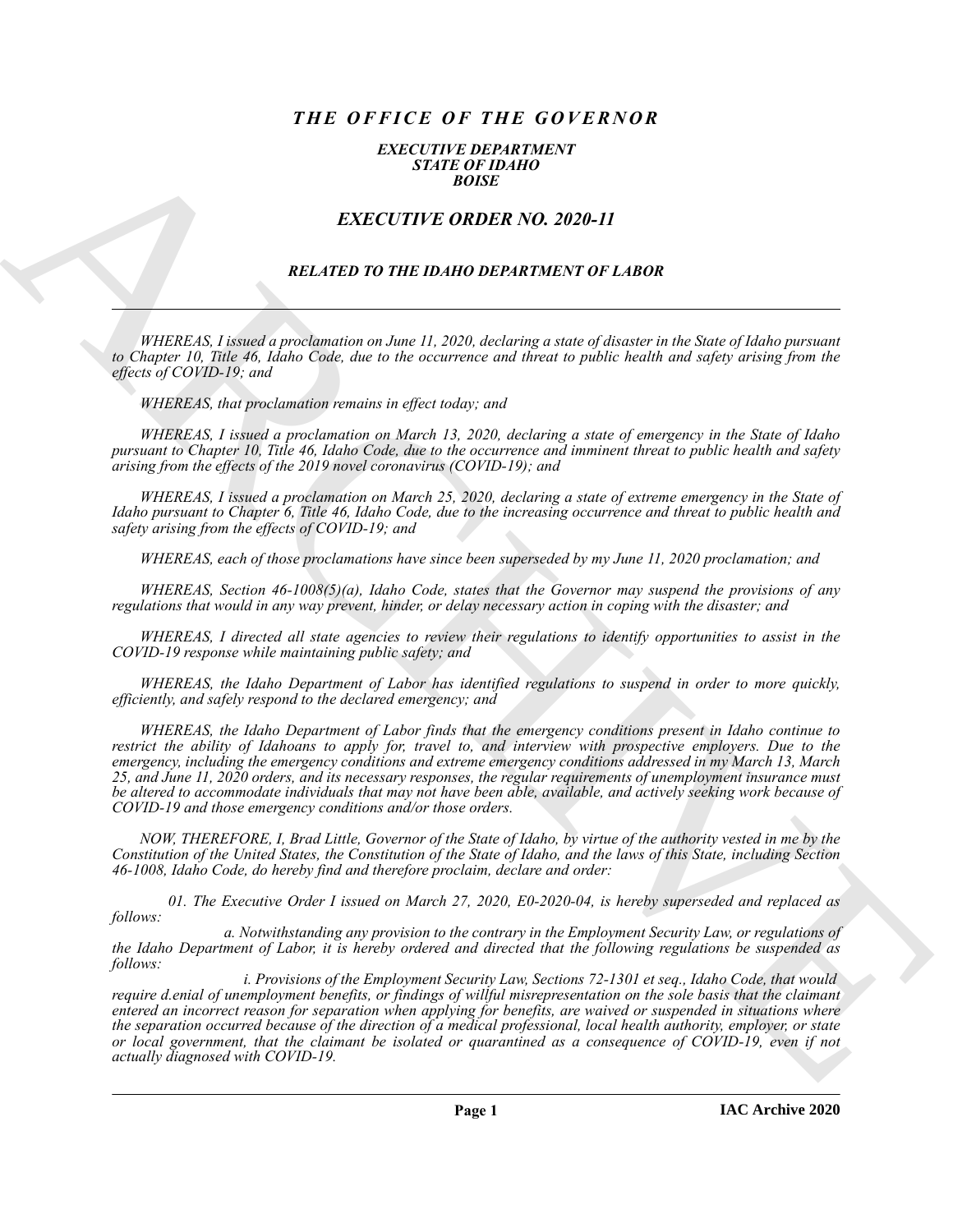## *OFFICE OF THE GOVERNOR Executive Order No. 2020-11 Executive Order of the Governor Related to the Idaho Department of Labor*

*ii. Claimants who are temporarily unemployed for reasons related to COVID-19, and who have a reasonable assurance from their employer that continuing employment exists shall be considered job-attached, and as having met the available for suitable work, and seeking work personal eligibility conditions of Section 72- 1366(4)(a)(i), Idaho Code, and any provisions to the contrary in the Employment Security Law shall be suspended in these situations.*

Executive Order of the Governor<br>
Robert to the European School of the Conservation procession in the state of the Conservation of Conservation in the Conservation of Conservation in the Conservation of Conservation in the  *iii. During this state of emergency, including extensions, or until December 31, 2020, whichever date first occurs, the one-week waiting period in the Employment Security Law shall be suspended for claimants making application for unemployment benefits on or after March 8, 2020, who otherwise meet the personal eligibility requirements of the Employment Security Law, and whose separation from employment occurs during the state of emergency declared pursuant to an emergency proclamation.*

 *iv. Claimants who become unemployed because of their quarantine or isolation related to COVID-19 at the direction of their medical professional, local health authority, employer, or state or local government, during such period of quarantine or isolation, shall be considered unemployed through no fault of their own.*

 *v. During this state of emergency, including extensions, any benefit paid on unemployment claims described in Paragraphs 01(a)(ii)-(iv) above shall not be charged to the experience ·rating account of the employer who otherwise would have been charged.*

 *vi. To effectuate the purposes of this Order, the Idaho Department of Labor shall interpret flexibly, and may suspend where appropriate to the fullest extent allowed by federal law, nonjurisdictional procedural requirements of the Employment Security Law and provisions of its rules not expressly included in the Employment Security Law.*

*vii. In addition, the requirements set forth in Section 72-1368, Idaho Code, may be suspended and the Idaho Department of Labor, and the Idaho Industrial Commission, will have the discretion, for good cause shown, to extend by a period not to exceed fourteen (14) days the time for filing appeals. Good cause under this provision and the Employment Security Law shall be interpreted flexibly to effectuate the purposes of this Order.*

*viii. This Order and the authority granted hereby shall not be construed to allow a claimant to*

*refuse:*

*1. to return to work if requested by the employer and suitable work can be performed in compliance with the emergency declarations and directives; or*

*2. to accept suitable work if the claimant applies and is offered work that can be performed in compliance with the emergency declarations and directives.*

*02. Notwithstanding any provision to the contrary of the Employment Security Law, Sections 72-1301 et seq., Idaho Code, and related Department of Labor regulations, it is hereby ordered:*

*a. The Department of Labor shall have authority, to the fullest extent allowed by federal law, to interpret flexibly, and to suspend, as appropriate, the able to work, available for suitable work, and seeking work personal eligibility conditions of Section 72-l 366(4)(a), (b), (6), and (7), Idaho Code, and as necessary to enact temporary rules to effect any such waiver.*

*b. By this Order, the able to work, available for suitable work, and seeking work personal eligibility conditions of Section 72-l 366(4)(a), and (b), (6), and (7), Idaho Code, are suspended for claims for benefit weeks occurring on or after March 13, 2020, through Stage 4 declared by my Stay Healthy Order effective June 13, 2020, but shall only apply to such claims that as of the date of this Executive Order have not become final pursuant to section 72-1368, Idaho Code.*

*03. Pursuant to Section 72-l 368(4)(b), Idaho Code, the Director of the Department of Labor shall have the discretion to suspend any regulation that may not allow a claimant to reapply for benefits whose claims were denied because of Section 72-l366(4)(a), (b), (6), or (7), Idaho Code, and have become final pursuant to Section 72-1368, Idaho Code, after March 13, 2020, but prior to the date of this Executive Order. The suspension effected by Section*